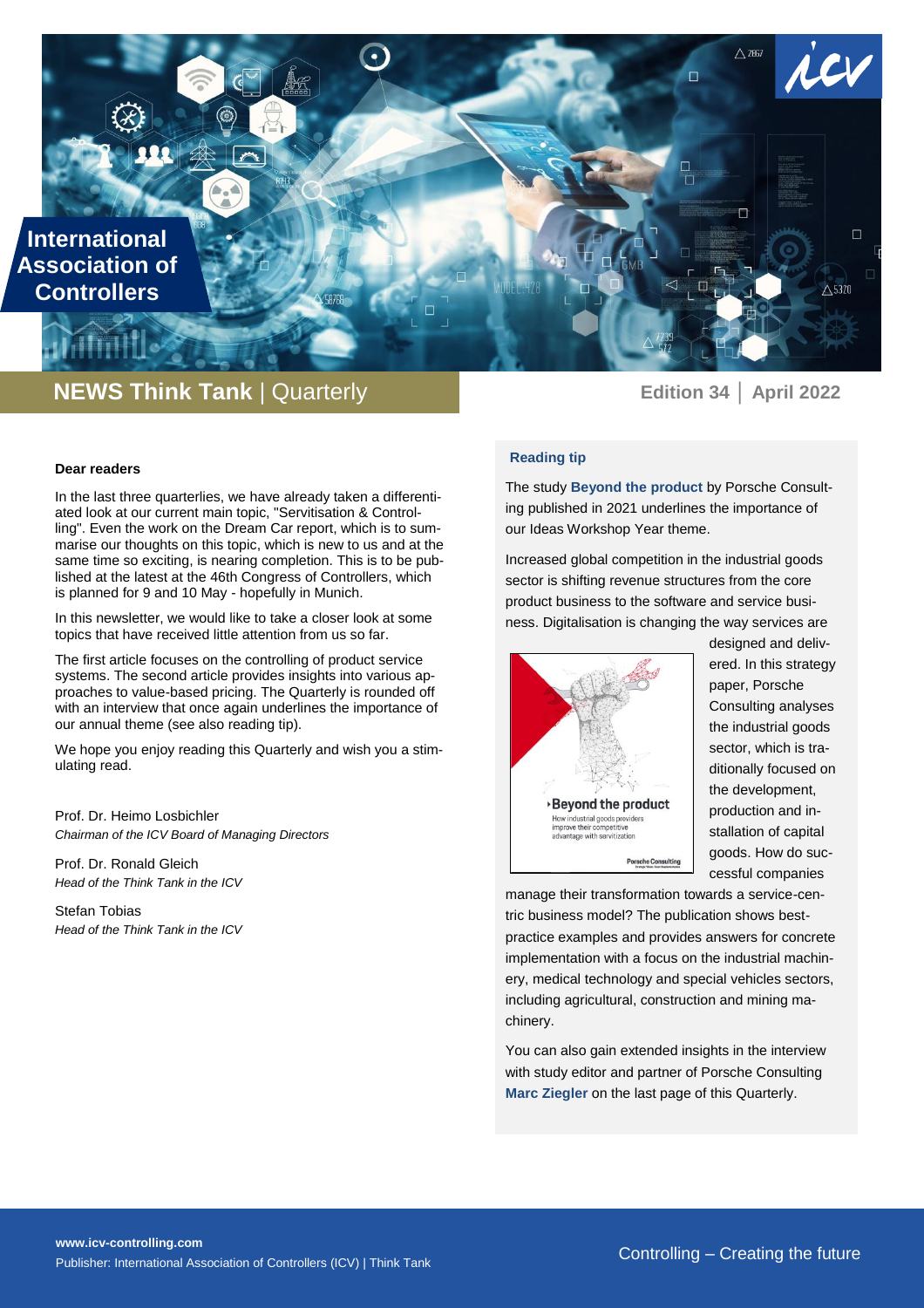## **Controlling of product-service-systems |** Integration into service engineering

**As part of servitization, the boundaries between physical products and services are blurred. Hybrid bundles of services or product-service-systems occur. This leads to a new basic understanding of products in industrial companies. The Controlling discipline follows this change with modified instruments. The integration of the controlling into the methodological approach to the development of industrial services is required. The established service engineering must therefore be supplemented by an additional controlling-oriented evaluation level.**

Market cultivation is a critical success factor in today's hardfought competitive environment for capital goods. Even insufficient technical service quickly leads to the customer will of changing the supplier. In the servitization transformation, product-related services ultimately become indispensable. In the final transformation step from a full-service provider to a provider of integrated services, it is no longer the product itself that matters, but the performance and/or the output of business models such as:

- pay per performance or
- pay per use.

are from now on in the foreground of the consideration.

The solution to *solve the problem of the customer* and no longer a single sale of an investment good should now be the focus of the provider. It is therefore not surprising that, accom-

panied by marketing research, among other things, the need for a systematic development and management of services has emerged. With the service engineering shown in Fig. 1, a framework has been available to companies for around two decades. Traditionally for this purpose,

- the potential dimension,
- the process dimension.
- the outcome dimension as well as
- the market dimension

are considered by the service engineering. However, a *controlling-oriented assessment level*, shown in red in Fig. 1, was still missing.

This evaluation level is now necessary due to the general conditions of integrated product-service sys-

tems. In the first place to mention are *the significantly changed business models with strong focus on the customer needs.* While the consideration in the classic capital goods business often ended with the point in time of the sale and, if necessary, transfer to service business areas, *lifecycle-oriented operator*  **models** (functional-oriented, performance and result-oriented business models or subscription models) now require a multiperiod dynamic view. Cash inflows and outflows here differ significantly from those from the traditional sale of capital goods business. In addition to a *service-based revenue model*, which must depict this, the question of the appropriate expected capital return requirements arises for controlling. A return rate derived from the capital goods business must be revised and taken

into account in the cost of capital resp. discount rate of the investment analysis.

In addition to the fact that the assets remain in the own company or in the financing partner's third-party capital employed, this requirement is also faced with *increased uncertainty* due to the special nature of the service business. Here, for example, the integration of the customer as an external factor, the Uno Actu principle with its non-storability or the individuality of the services tailored to the customer must be considered. *Service level agreements* represent therefore an important instrument from the phase of the revenue model through to the revenue audit. The controlling have be involved in their definition. Appropriate *performance indicators* must be defined and included in the service level agreements. They can then also be the basis for the yield mechanics. This is particularly important when the



**Fig. 1: Extension of service engineering by an additonal evaluation level**

Meiren, T.; Barth, T.: Service Engineering in Unternehmen umsetzen – Leitfaden für die Entwicklung von Dienstleistungen, Fraunhofer IRB, Verlag, Stuttgart 2002

services are provided in an ecosystem with different network partners and revenue streams have to be distributed between them.

*Lifecycle-oriented TCO models* in combination with digitization approaches can form a good basis for this evaluation. If TCO models such as the VDMA Standard Sheet 34160 structure the forecast of costs in blocks over the life phases of the capital good*, smart services technologies* (sensors, data gateways and IT-platforms) and the relatively new *process mining approach can provide* valuable support in building an appropriate data and knowledge base.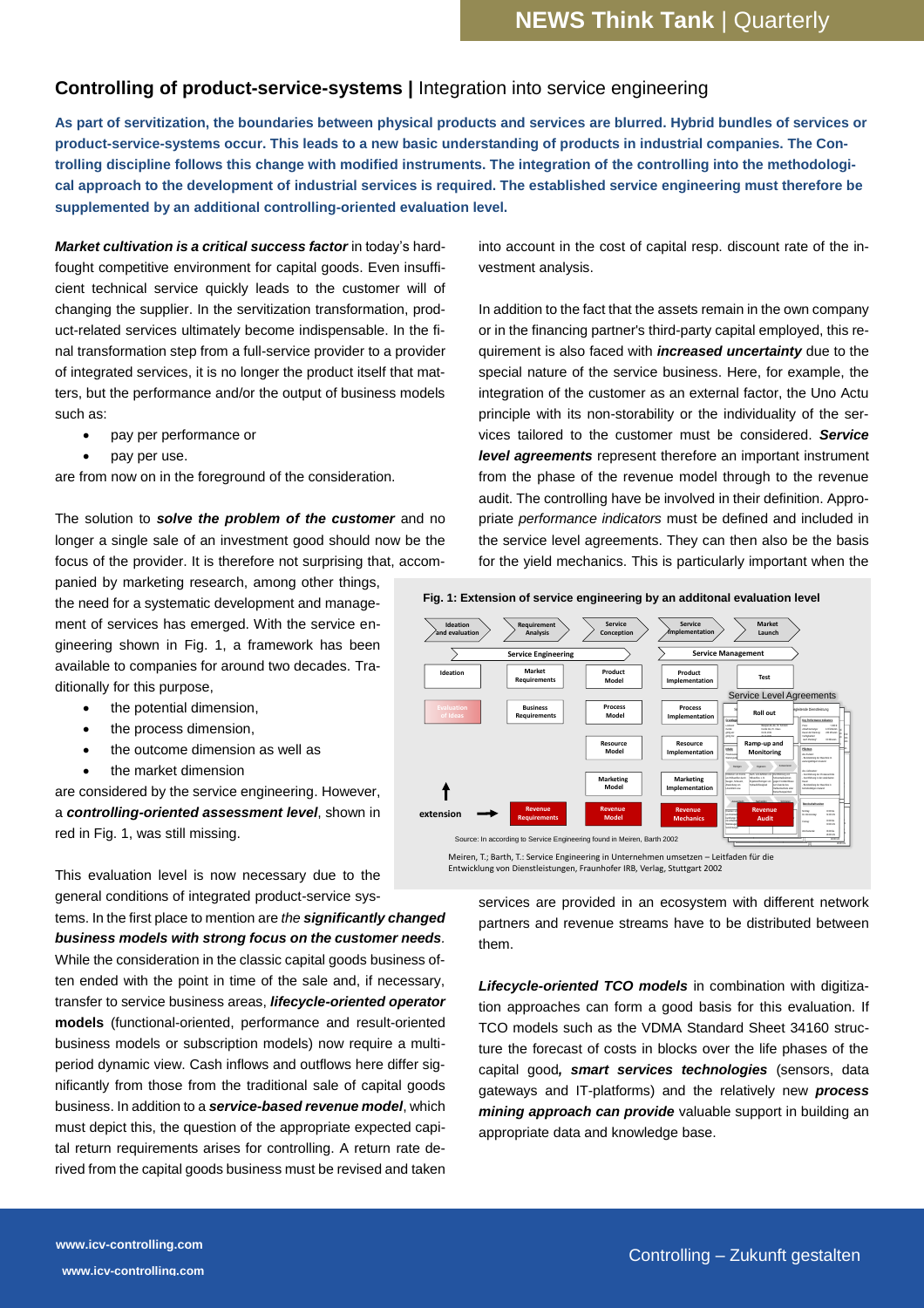## **Value-based Pricing |** Approaches to servitization

**The number of interaction possibilities with the customer within his value creation processes is enormous. This is exactly where the paradigm shift of servitisation takes place: While the focus is classically on individual products and services and marketing activities concentrate on initiating business and individual transactions, servitisation focuses on the entire interaction with the customer within their processes (Terho et al. 2012).** 

A suitable value-based pricing should be able to reconcile the value perceptions of provider and customer and express them in monetary terms with a suitable pricing system. The further the provider has progressed in the service transformation, the more the understanding of value changes from a product-centred view with a focus on the sales value to a service-centred view with a focus on the value-in-use that results from the use of a service. Basically, a distinction should be made between the product-centred understanding and the service-centred understanding of value-based pricing.

Product-centric suppliers try to gain competitive advantages through upstream value-added steps, e.g. through innovations in the areas of development, product quality, processes, cost structures or marketing. In this context, prices are positioned in relation to competitive products on the basis of product qualities and attributes. The focus of value assessment is on products, their attributes and their differentiation from the competition. Customer value mapping or economic value modelling can be used to quantify the value and differentiation from the competition (Johansson 2013). In these approaches, customer-segment-specific performance components of one's own product and the competitor's product are evaluated, combined into an overall assessment and compared to a price. Product-centred value-based pricing is excellently suited in the first phases of service transformation for additional offers in the aftermarket business.

A good example is the spare parts business with its high margin potential but also with high challenges in complexity management.With high variance and low standardisation of individualised machines and systems, the complexity of the installed base and its history to be taken into account increases over time. For the service business, this results in a large number of parts lists, design adaptations and article quantities for spare parts. The typically used cost-plus pricing and the resulting inconsistency and focus on internal costs cannot ensure price consistency and market-specific price optimisation. Rather, an adequate valuebased pricing approach can overcome these challenges. This requires a value concept with three dimensions (see Fig.2).



Service-centred approaches to value-based pricing go beyond the presentation of service attributes. Instead, the focus is shifted to understanding the customer's business and how to support it (Terho et al. 2012). Service-centred pricing systems therefore require a new way of thinking about how value is created in the customer, how it can be captured and ultimately allocated using a pricing system.

Value capture tends to avoid pre-determining or anticipating value, as the actual creation of value only takes place in the use phase. Instead, the value is recorded approximately in the use phase on the basis of a measurable variable (reference value) and transformed into a monetary value with a fixed calculation mechanism. Stoppel/Roth (2017) distinguish in this context between availability-oriented, use-oriented, result-oriented and performance-oriented pricing systems. These are differentiated on the basis of the reference value used. Instead of products and services, the customer obtains his value proposition, depending on the price system, either through availability, use, the result of a use or the success resulting from the use.

#### **References**

Johansson, M. (2013): Pricing Processes in fast paced Business-to-Business Settings, in: Hinterhuber, A./Liozu, S. M. (Eds.): Innovation in Pricing, London, p. 183-196.

Stoppel, E./Roth, S. (2017): The Conceptualization of pricing schemes: From product-centric to service-centric value approaches, in: Journal of Revenue and Pricing Management, Vol. 16 (1), p. 76-90.

Terho, H./Haas, A./Eggert, A./Ulaga, W. (2012): 'It's Almost Like Taking the Sales Out of Selling' – Towards a Conceptualization of Value-based Selling in Business Markets, in: Industrial Marketing Management, Vol. 41 (1), p. 174-185.